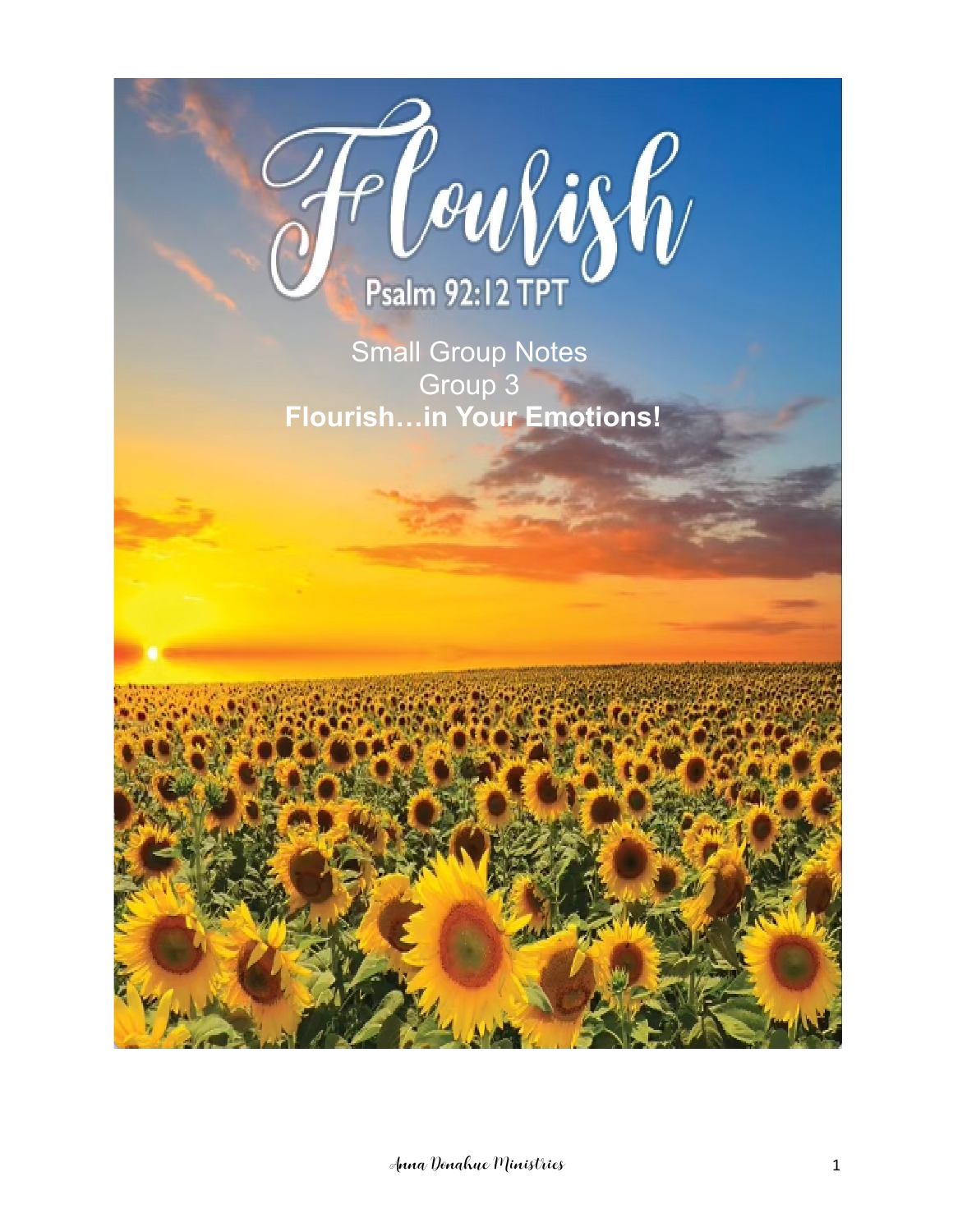# $\sim$  **<u>Session 3 – Small Group #3</u>**  $\sim$ **FLOURISH…in Your Emotions!**

A recent survey revealed the number of emotions that a man and a woman use every day…

**Men** use **11** emotions **Women** use **85**!

Our emotional health is directly related to understanding Who God is-His nature-His character; how *He* feels and what *His* emotions are like!

God has emotions…perfect emotions...I am created in the image of God; Gen. 1:26…my emotions are to be as His are...Emotions are good!

- 1. God is Spirit-I am too!
- 2. God has a personality God is personal individual capable of feeling, choosing, social….when we say, "God, I want to talk,"…He doesn't say, "I'm not in the mood..." He is social! He loves people! God is personal...He is not abstract...He is not an equation or a force-He has a Name! Moses pressed into it!- Who are You?" Exodus 3:14-"And God said to Moses, 'I AM WHO I AM.' And He said, 'Thus you shall say to the children of Israel, "I AM has sent me to YOU."'"" He is, Yahweh…Jehovah…Lord….Jesus Christ. Jesus moves into each situation so perfectly…He is so individual….to your teen…if you are a single parent…mom…dad…educator….
- 3. God is alive! Characterized by life! A living God! \*What would Jesus be like! life!...Your emotions should have some God-life in them!...When your emotions are tuned into the Holy Spirit, (clean…)you enjoy things! Even the little things of life…
- 4. God is unchanging
- 5. God has feelings-emotions
	- a. Love -1 John 4:8 "He who does not love does not know God, for God is love."
	- b. Compassion (bowels) Matthew 9:36-37 But when He saw the multitudes, He was moved with compassion for them, because they were weary and scattered, like sheep having no shepherd."
	- c. Grief Genesis 6:6 "And the Lord was sorry that He had made man on the earth, and He was grieved in His heart."
	- d. Anger Deut. 3:26 "But the Lord was angry with me on your account, and would not listen to me. So the Lord said to me: 'Enough of that! Speak no more to Me of this matter.'"
	- e. Rejoicing Isaiah 62:5-"For as a young man marries a virgin, so shall your sons marry you; and as the bridegroom rejoices over the bride, so shall your God rejoice over you."
	- f. Weeping John 11:33 "Therefore, when Jesus saw her weeping, and the Jews who came with her weeping, He groaned in the spirit and was troubled."
	- g. Groaning John 11:38 "Then Jesus, again groaning in Himself, came to the tomb. It was a cave, and a stone lay against it."
	- h. Skipping Song of Solomon 2:8 "The voice of my beloved! Behold, he comes leaping upon the mountains, skipping upon the hills."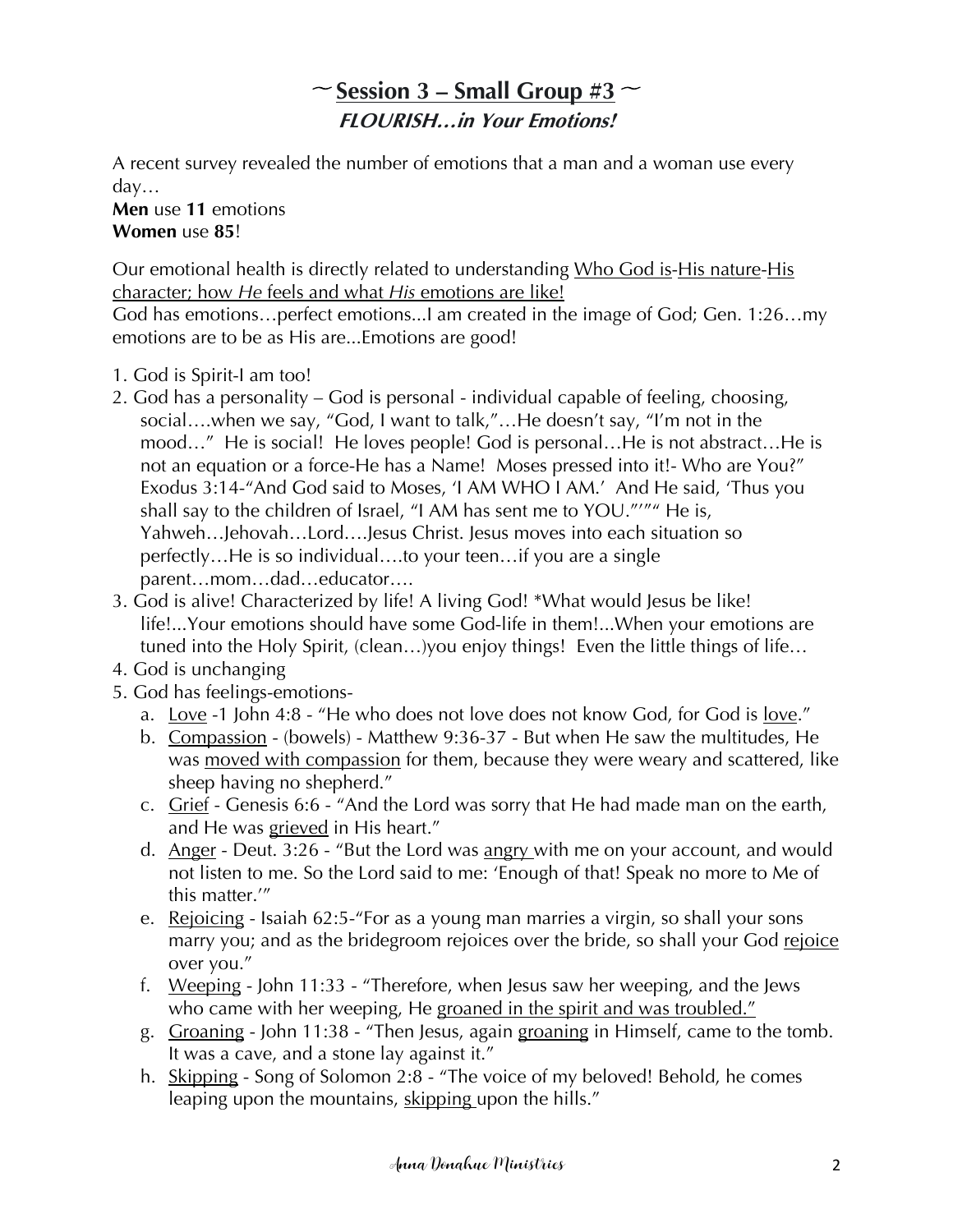i. Laughing - Psalm  $37:13$  - "The Lord laughs at him, for He sees that his day is coming."

## **Did your emotions get changed immediately when you got saved?**

No…**Salvation-is instant, but transformation**-maturing-living it out-takes a lifetime…but we should see ourselves progressing in this area!

*Emotions*-to move from-from one thing to another

**A "motor"-**moves us towards something-

Other teaching as well-'to emote'…

Emotions are the motivating force…emotions are either prompting you forward, or pushing you backward…They are a benefit or a detriment…they bring you happiness or confusion…**How are your emotions doing? Are they pushing you ahead or are they a ball and chain, pulling you back…**

## **Emotions before the cross, after the fall**

Gen. 1:26 - Let us make man in Our image…Our likeness…We are to re-produce Him! At the fall-Adam's lamp went out-his emotions changed...Adam and Eve felt shame for the  $1<sup>st</sup>$ time…they hid-withdrawal…no more pure response-a new emotional world springs forth…And not a good one! They hid…isolation…anger…murder…(Cain and Able…) sin brought change…

#### **Jesus came…**

#### **Reversed what Adam had done, positionally…experientially, however, it takes time to walk out!**

Even after you get saved, you bring these 'negative emotions' with you…fear-despair-they are still there-**BUT**, there is a way to purify them and bring them under the govt. of the Kingdom of God!

**Eph. 4:23-24** - "And be renewed in the spirit of your mind, and that *you* put on **the new man** which was created according to God, in true righteousness and holiness."

- 1. **Go deep with the love of God!** Know that Jesus understands-Heb. 4:15…He experienced all of these negative emotions, but they never destroyed Him - It is because the love of God is more powerful than any hurt or rejection - Drink deeply of Christ and feed regularly at the at the Lord 's Table. Get to know Christ intimately. **Psalm 91 (**AMP) - He who dwells in the secret place of the Most High shall remain stable and fixed under the shadow of the Almighty (Whose power no foe can withstand). **Dwell and receive Christ's strength, power and ability to remain stable! Refuel!**
- 2. **Ask the Holy Spirit for help** He is the Helper, the Strengthener…"Holy Spirit, please reveal to me the source of these feelings…" Yield to Him…
- 3. **Sow into your spirit, spiritual things.** The cleaner you become in your spirit, the less attracted you will be to anything of a polluted, perverted, or unclean nature. Galatians